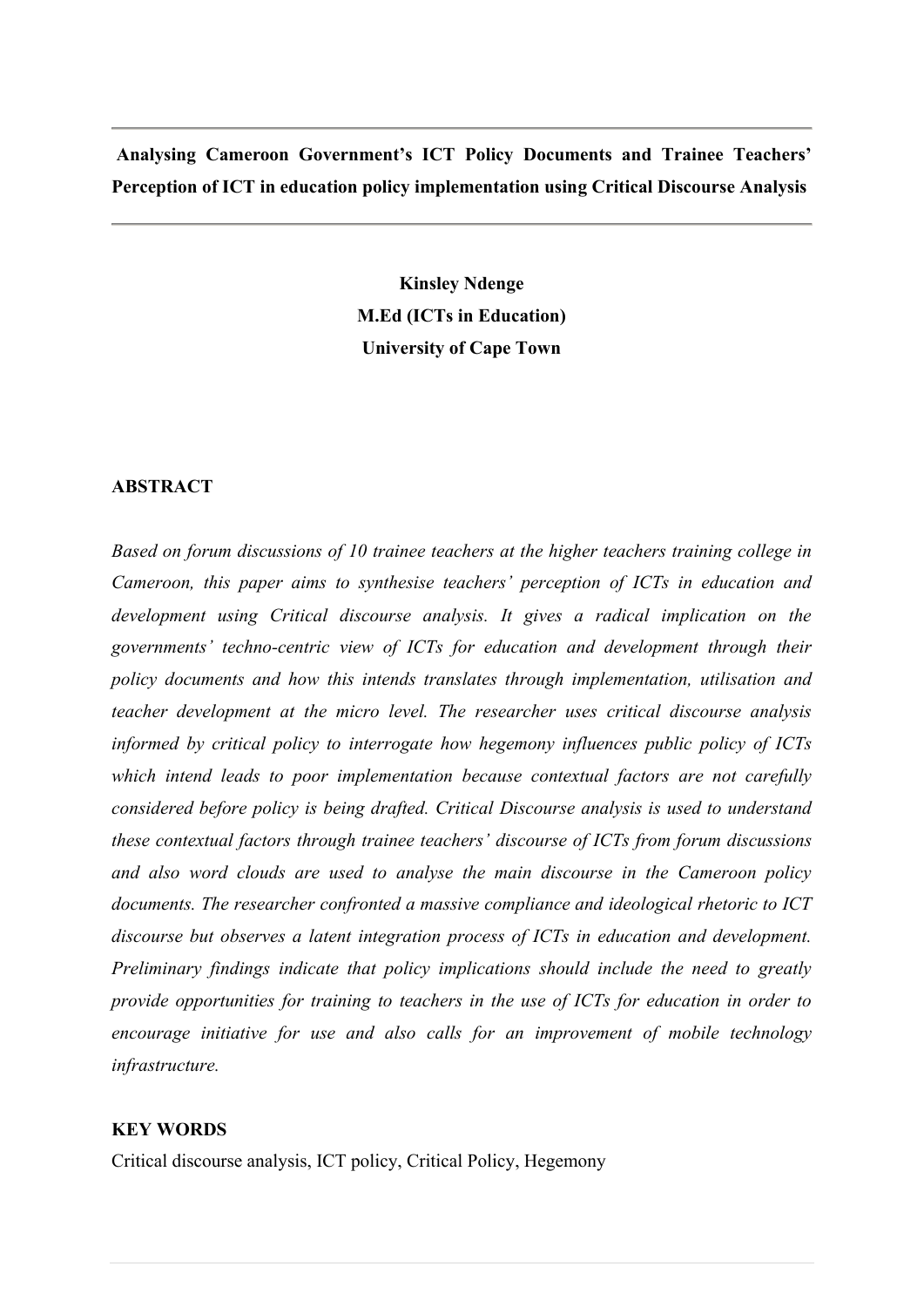#### **INTRODUCTION**

The 2006 edition of the UK parliament release *Postnote* clearly stated that "Information and communication technology (ICT) can help developing countries tackle a wide range of health, social and economic problems. By improving access to information and by enabling communication, ICT can play a role in reaching Millennium Development Goals such as the elimination of extreme poverty, combating serious disease, and achieving universal primary education and gender equality (PostNote, 2006)".

However Africa in General and Cameroon in particular still continue to be plagued by disease and poverty causing the economy to progress very slowly. Literacy levels still remain shockingly low in most African countries and there is even still a language problem considering the 'global language' use is English. However, western economies especially the United States and Europe and lately Asia have developed exponentially over the years enabled by ICT infrastructure and technology which greatly eases communication. Against this background of interest in ICT for development, the discourse on information society that emerged in industrialised countries in the 1990s was quickly transferred into political circles, the international development agencies, the academic literature, and the popular debate arenas of most developing countries (Avgerou et al, 2005). African countries therefore felt the need to be part of this globalised world through rapid economic development. European researchers have argued that information, knowledge and communication have replaced the traditional economic factors (Whittaker, 1995). Amid other factors therefore, ICTs can play an important role in improving the lives of its users. Most people, including minorities, more than ever before are now buying goods and services online, sending messages across the globe to loved ones, sending e-mails to donor agencies for support and receiving instant replies (Ebeling, 2003). Therefore the concept of ICTs use has been successfully assimilated by developing communities and its affordances are greatly utilised. This development in the west has impelled a fury of ICT policy-making in Africa and other developing countries (Chiumbu, 2008). With this affordances, communication for development issues have been greatly strengthened, notwithstanding the overemphasised concept of the digital divide. Sadly with the high illiteracy rate in most African countries, not everyone knows or even wants to learn how to use a computer. Also the high poverty rate makes it virtually impossible for the poor to own computers. This entire notion of the digital divide has affected development adversely (Wilkins, 2000).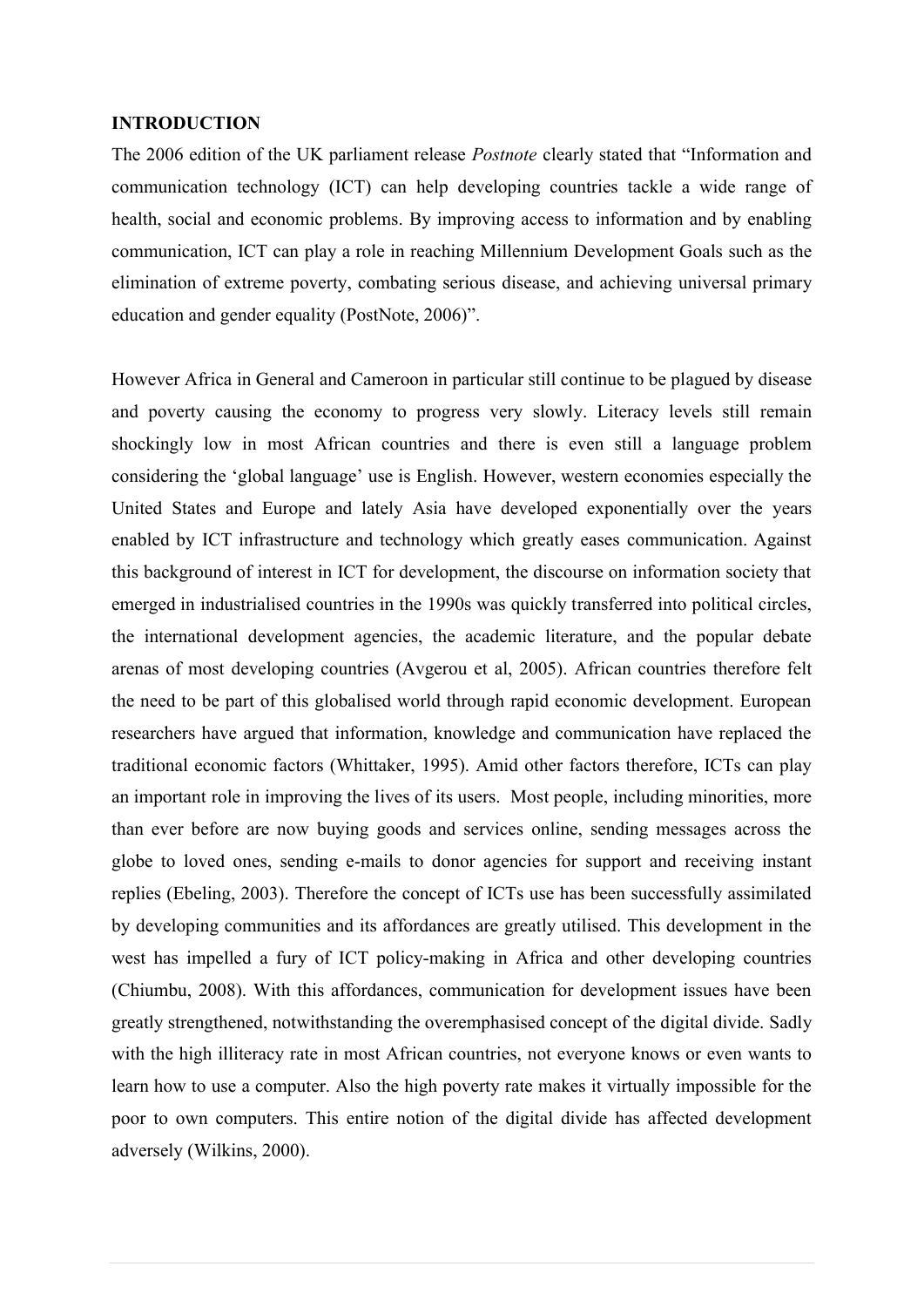Cameroon lies between Equatorial Guinea and Nigeria with a population of about 19.4 million people, with 52 % of the population living in urban areas (Tande, 2010). In December 2011, there were only about 750,000 internet users (Internet World Statistics) which constituted 3.8% of the total population. Although there is growth, this is still low for a population of about 20 million people. Nevertheless, it is worth noting that Cameroonians have a relatively high literacy rate in Africa with 67.9% of population being literate (CIA, 2006). The Cameroon government is also particularly serious with ICTs and its role in development. This led the government of Cameroon into drafting the first national policy for the development of ICTs in 2007. Prior to 2007, several other initiatives were undertaking by various state departments and government personnel with no real framework as a guide to its implementation. Key commitments in this policy were to accelerate Cameroon's entry into the information society by encouraging large scale use of ICTs in the public sector (National ICT Policy, 2007). The national policy on ICTs serves as a driver to the general notion on the requirements by the state and other N.G.Os which are involved in development especially in the ICT sector. Although the National policy on ICT education mentions the need for development in this sector, the Vision 2035 document released by the Cameroon ministry of Economy, planning and regional development in February 2009 does not place any particular emphasis on ICT development. However, it mentions a need for global participation. This was going to be archived by encouraging the use of ICTs by workers, issuing new rules for information processing, improving citizens' access to public information and modernising administration by promoting online administration. Therefore, government services were going to be fully equipped, online government services were going to be developed, workers trained on the use of ICTs, development of information systems for the collection and dissemination of government data by developing digital storage systems and increasing the number of public access points (NAICT, 2007). This was the general conception, which was regarded as key to enabling the country participate effectively in the 21st century.

The Higher Teacher's Training College is part of the University of Yaoundé 1 which is the oldest teachers training college in Cameroon. However, the ICTs infrastructure is very poor and most teachers do not receive adequate training in the use of ICTs for Education. Local use of the internet is through Cyber cafes or very few training seminars which only last a few hours. Most trainee teachers don't own laptops because of very high costs.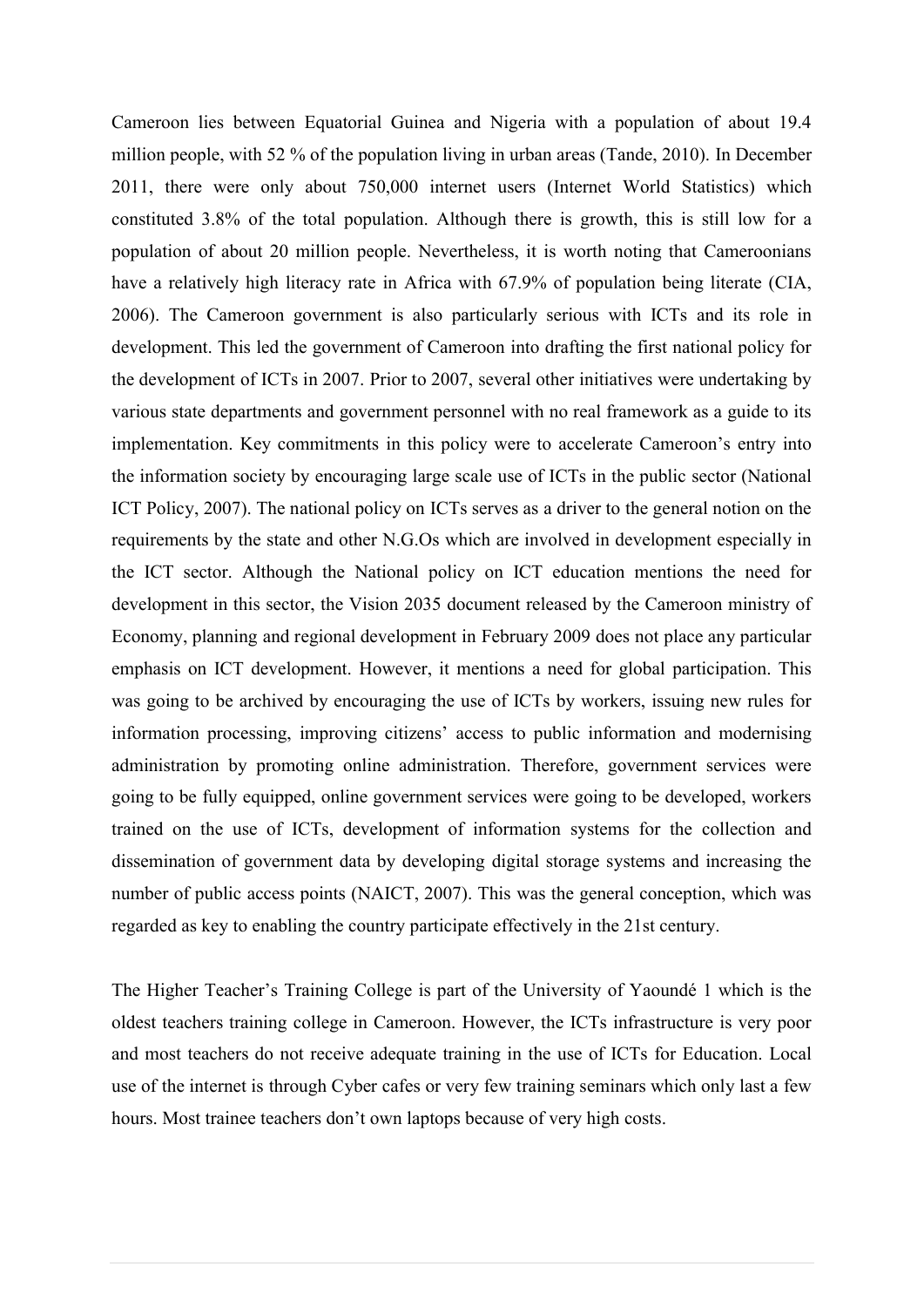This paper therefore seeks to investigate the Cameroon government's view on ICTs for education and development and by doing so; the researcher wishes to gain insight on how trainee teachers experience this process of policy implementation through their training. Critical Discourse analysis would be used to analyse teachers discourse both at the text, discursive and socio-cultural level through text collected from forum discussions on a mobile site. Lessons learnt from this research would be applicable to other developing countries because Cameroon faces the same challenges in terms of ICT infrastructure development hence similar problems in the difficulty of implementation of ICT policies due to inadequate ICT infrastructure. The researcher argues here that Cameroon government's ICT policies have been influenced by world view of ICTs in development and policy documents although well written, do not address the needs of the ordinary citizen.

#### **METHODOLOGY**

Wikispaces was used as a resource site for the collection of artefacts which included policy documents on ICTs for education and development, videos and podcast of interviews from various private and government institutions around Africa. These documents were analysed in order to understand what various African organisations talk about regarding ICTs for education and development. Content analyses of these documents were carried out using word clouds in order to start conceptualising the primary discourse in this policy documents. Apart from these artefacts, we also had to understand what the ordinary African thinks about ICTs and what they use it for. In order to get this information, a mobile application (winksite) was used to create a free mobile site (view screen shots below). This was developed considering the fact that mobile phones are easily accessible by most Africans and therefore participation in the discussion forum would be greatly facilitated. According to industry estimates, there are more than 500 million mobile phone subscribers in Africa now, up from 246 million in 2008 (Mobile report Africa, 2011). In this particular study, trainee teachers were engaged in forum discussions and surveys on the mobile site. The researcher posted questions relating to their use and view of technology and the trainee teachers had to give their replies in the form of text. This replies constituted authentic discourse of ICTs at the micro level. Critical policy was employed as a theoretical perspective in order to analyse the policy documents and critical discourse analysis was used to analyse discourse from the 'forum' and 'survey' at the micro and macro level. Analysis of content was therefore qualitative in nature.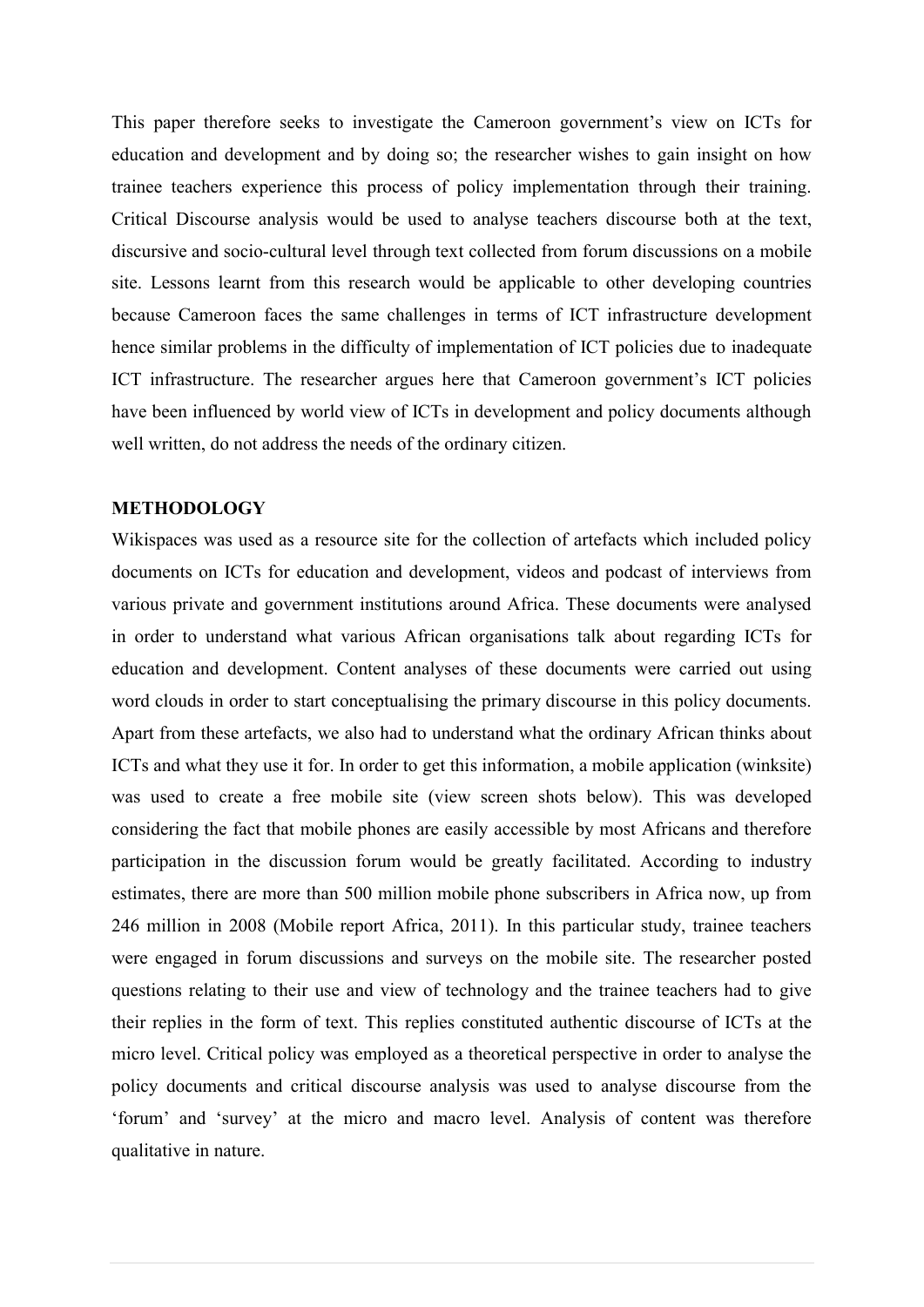

Figure 1: Screenshots of text generated through Mobile Site.

There was also a qualitative analysis of the study using wordle to get an idea of the frequently used words or dominant ideology present in the policy documents.

# **THEORITCAL PERSPECTIVES**

The main analysis here would focus on the Cameroon Governments ICTs in Education policy and how this policy manifests within the teacher training community. The questions that the researcher raises here are how well does the government implement its ICTs in education policy? How do trainee teachers who are supposed to propagate this policy feel about its implementation? The researcher would draw on theories of critical policy to answer these questions. Critical Discourse analysis would be used to contextually analyse the discourse of ICTs in Education policy by trainee teachers.

# **ICT POLICY HEGEMONY**

Considerable time and effort has been spent by academics in interrogating the African ICT agenda. Chiumbu, (2008) argues that rapid ICT development in the West impelled a flurry of regional and national ICT policy making in Africa and other parts of the developing world.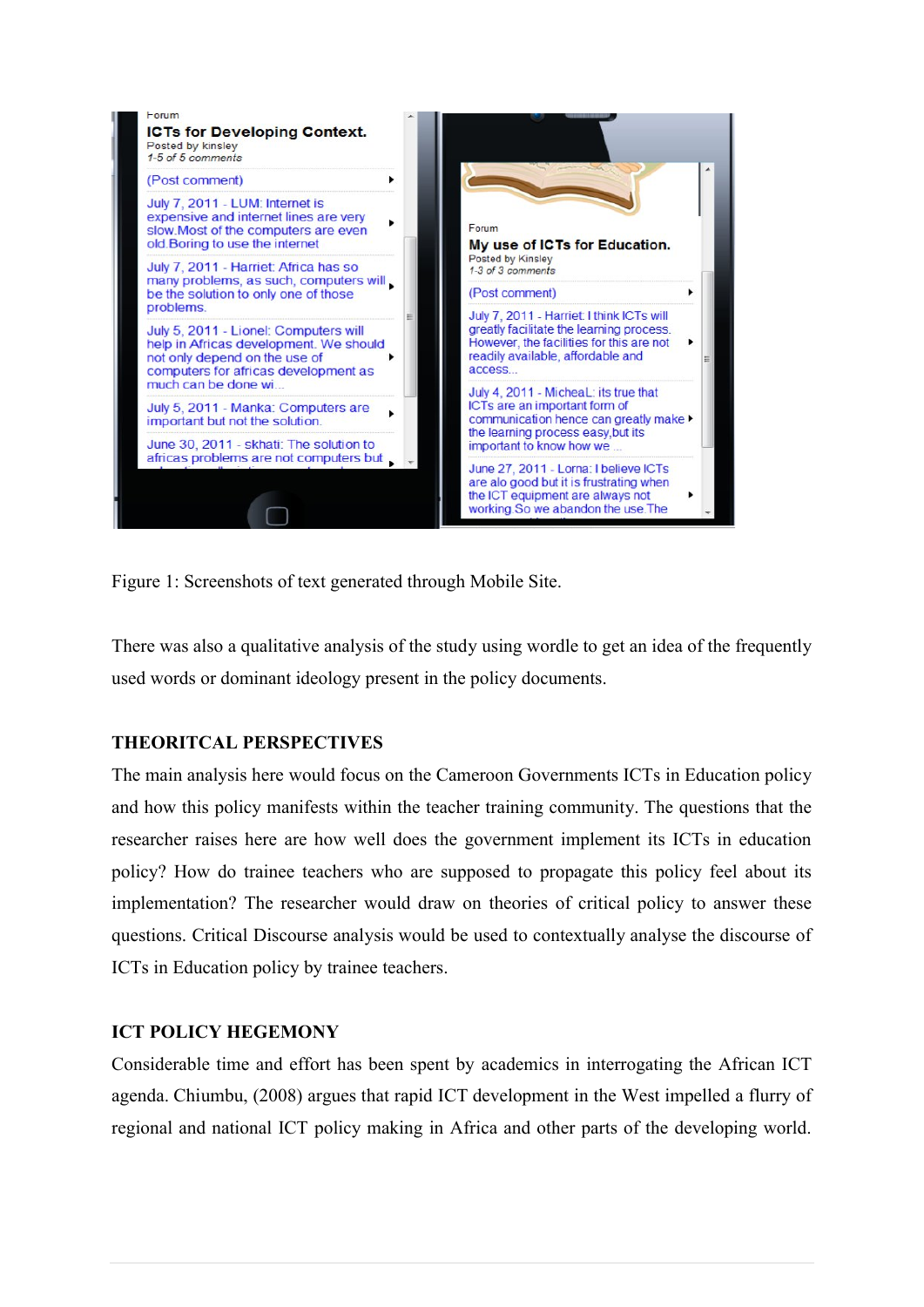He goes further to state that multilateral and bilateral donors have been at the forefront of these ICT policies by providing both financial and technical assistance.

International organisations such as the World Bank, ITU and ECA play an important role in the spread of the dominant scenario. These organisations are able to influence policy formulation as well as actual implementation of ICTs in developing countries through several mechanisms i.e. programmes in policy assistance, institution building and private sector support; specific ICT related projects; international and regional conferences and the spread of documents and scientific articles (Van Audenhove et al, 1999). The west and these big organisations therefore set a standard through their gift of international aid, creating a powerful mechanism of consent, thereby making even the poorest developing nations to conform to their harsh neo-liberal order (Hattori, 2003:162). Cameroon and other African countries have fallen victim of this neo-liberal order and have tried to implement giant ICT policies to an economy which barely has the infrastructure to support this projects. Policy makers feel the need to prepare the country for globalisation and information revolution in order to make the society more competitive on a global scale. A critical policy approach therefore constitutes a macro level policy approach to analysing the evolution of policies and ways in which policy dynamics are intertwined, infiltrated and contested in the policy making process ( Liasidou, 2009). Adopting this critical policy approach helps facilitate a deeper understanding of the capitalist and social relations and how these are mutually implicated with structural features in the production of hegemony. There is competitiveness in policy making and ICTs have become a symbol Technology of power.

Ngai-Ling, (2009), gives us an idea of questions we should be asking when siting critical studies on policy and these include;

- $\triangleright$  Where do particular policy ideas and their related discursive networks originate?
- $\triangleright$  Which actors, individual land collective, get involved in the policy discursive networks that construct objects of economic governance?
- $\triangleright$  What ideas (or knowledge brands) are selected and drawn upon to recontextualize the referents of these objects?
- $\triangleright$  How do these ideas enter policy discourses and everyday practices?
- $\triangleright$  How these modes of do thought discipline and/or governmentalize the organization of spaces, policies and diverse populations?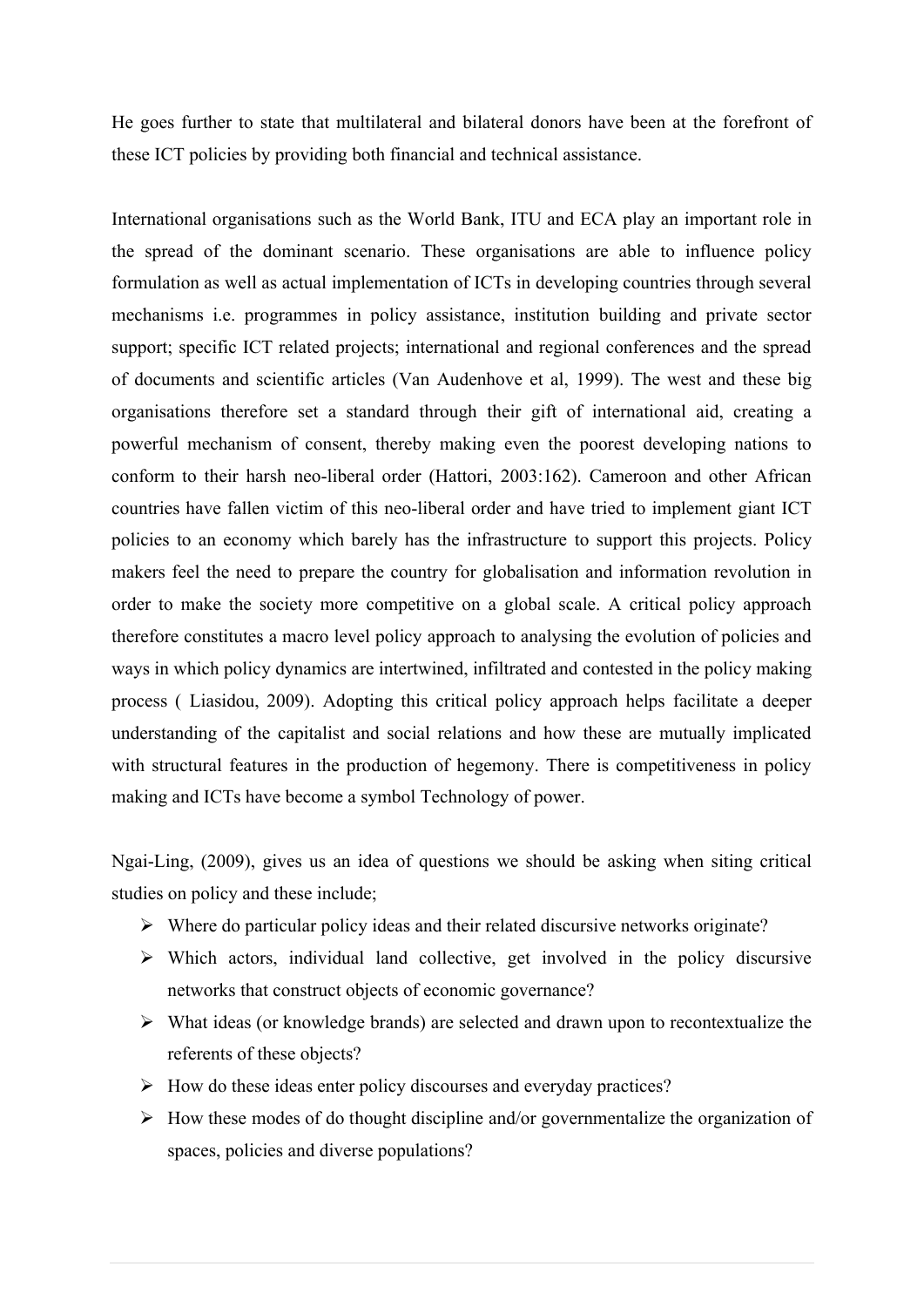- $\triangleright$  How do they become part of the hegemonic logics and challenge by diverse social forces?
- $\triangleright$  How are they challenged and negotiated to maintain unstable equilibria of compromise?

ICT policies in developing countries have therefore not fallen short of adopting ideas from western nations. The hegemonic function arises from the productive structure, and, particularly, from the leading role of the hegemonic group or class in the production process, and subsequently, this is extended and generalized in the complex superstructures, thus sealing a unity in the concrete historical construction, among economics, politics, ideology, and culture (Donzelli, 1981). The leading problem here is most African Governments and other international N.G.Os have resorted to computers as the solution to solving Africa's development problems, such as the one Laptop per child program and also recently, the south African government giving out laptops to school teachers and various international organisations donating refurbished computers to Africa. The question here is; are computers widely used in Africa? They are important but should this be a focus area for government Policy makers? Chrisanthi Avgerou and Shirin Madon, (2005) have made it clear that;

"… *the root of counter-development obstacles to ICT might be the extent to which the information society conveys aspirations, and privileges technologies, information and knowledge that are irrelevant to the way the majority of people in many communities in developing countries live their lives."*

Therefore there is a need for ICT projects in developing countries to be driven by context. Wenger et al,  $(2009:1)$  argues that communities work and learn in different ways and each orientation is supported by tools that support its (the community's) pattern of activity. Therefore, different communities would chose and use different technologies, based on their specific needs. This is of particular importance because technologies that work in developed communities may not work in developing communities and therefore ICT policy which is influenced by organisations in developed communities might be difficult to implement in developing communities.

Through critical discourse analysis of text from trainee teachers who are directly influenced by ICTs in education policies, we can begin to understand what they really think about ICTs.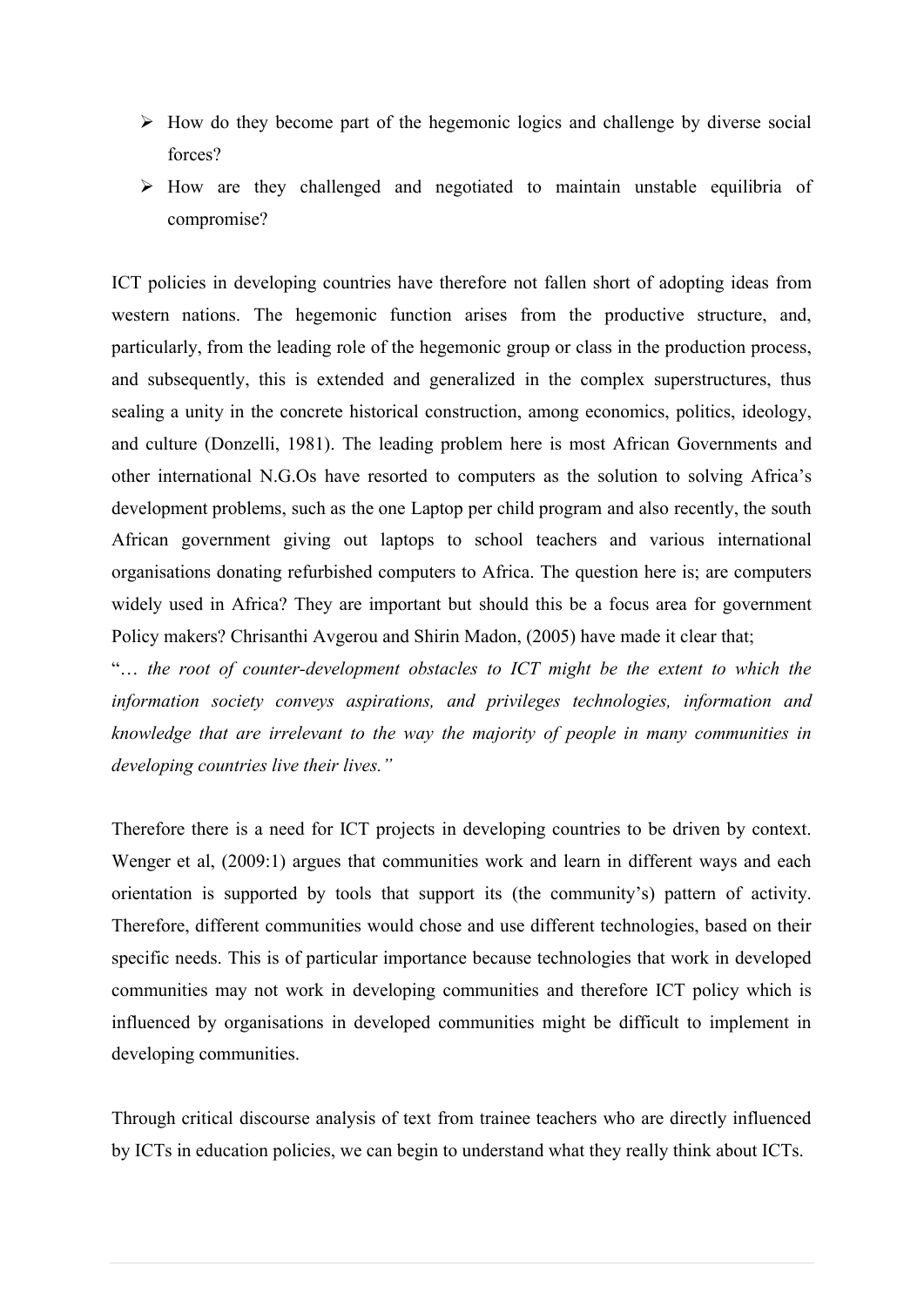#### **CRITICAL DISCOURSE ANALYSIS**

Critical Discourse Analysis (CDA) is the uncovering of implicit ideology conveyed in text. It unveils the underlying ideologies and prejudices conveyed by individuals through their texts. Fairclough, (1995:132-3) defines CDA as follows:

*'By critical discourse analysis I mean discourse analysis which aims to systematically explore often opaque relationships of causality and determination between (a) discursive practices, events and texts, and (b) wider social and cultural structures, relations and processes; to investigate how such practices, events and texts arise out of and are ideologically shaped by relations of power and struggles over power; and to explore how the opacity of these relationships between discourse and society is itself a factor securing power and hegemony.*

Fairclough, (1992:8) pays attention to the history and environment in which the research is produced. He stated that: Discourse constitutes the social. Three dimensions of the social are distinguished; knowledge, social relations, and social identity, and these correspond respectively to three major functions of language. Therefore *discourse* is shaped by relations of power and invested with ideologies. *Critical* on the other hand is a term which is contingent on the view of discourse. Therefore, CDA portrays discourses as ideological because they are used to represent the systems of thought, manifested in language that groups and individuals use to identify themselves, filter information, and interpret meaning ( Burns & Morrell, 2004). The main purpose of introducing Critical discourse analysis (CDA) in this study, is to try an understand what preservice teachers talk about ICTs at a micro and macro level. This would shed light on what teachers really think about ICTS both for education and development and also how they feel about the implementation of government policy in their context. CDA provides a way of thinking that analysing text and discourse practices and may give access to social identities and social relations (Phillips and Jorgensen, 2002) .Teun A. van Dijk put the year argues that it is not the social situation itself that influences the structures of text and talk, but rather the definition of the relevant properties of the communicative situation by the discourse participants. By his argument, this forms context models and he goes further to argue that context models are missing links between discourse, communicative situation and society (Van Dijk, 2008). Therefore bearing in mind that discourse analysis can be approached from a range of constructivist or critical perspectives (Phillips & Hardy **year**). Considering this, we will use the critical approach which pays attention to dynamics of power, knowledge and ideology that surround discursive processes.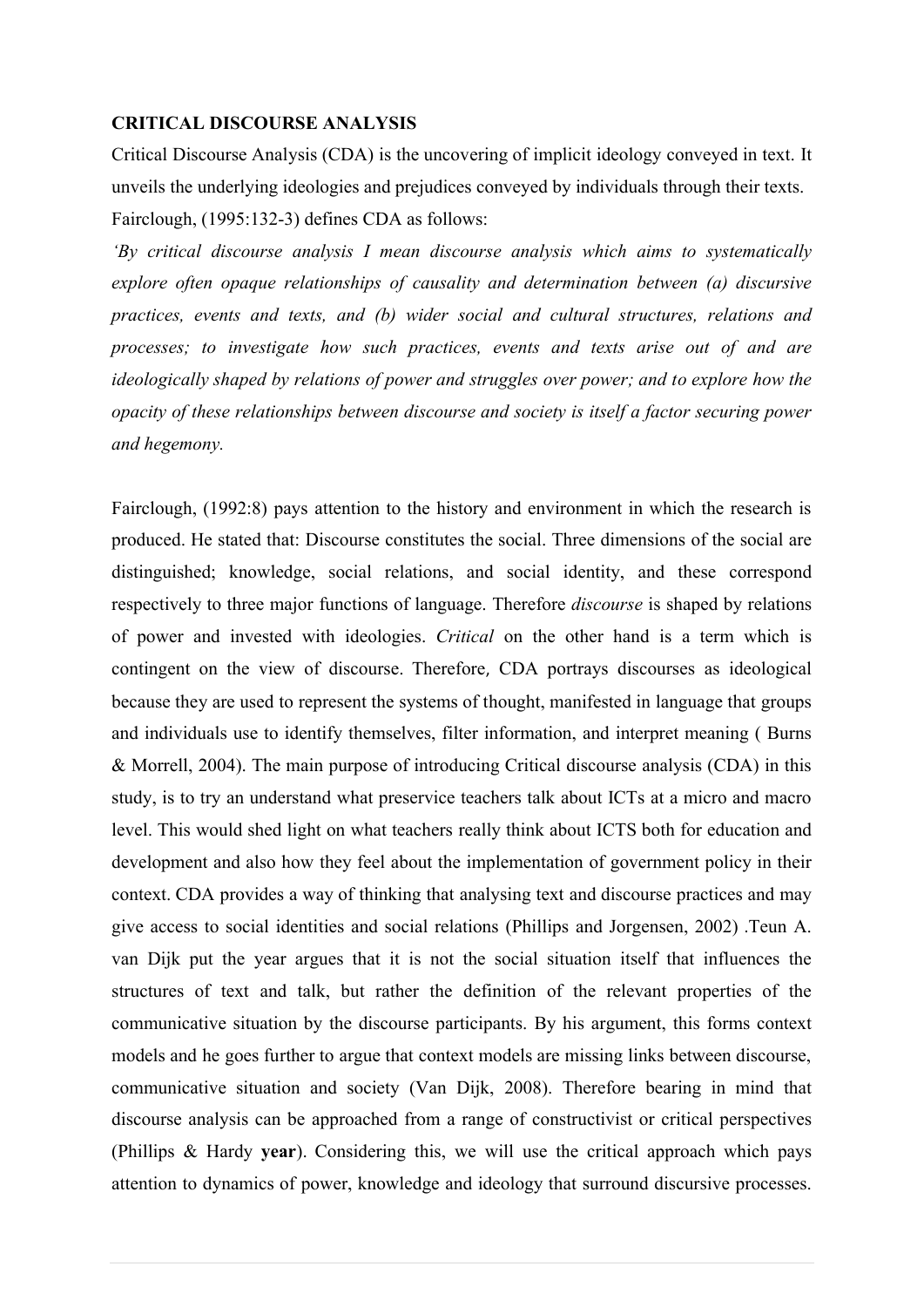This is a matter of perspective and an underlying belief that, from a critical perspective, some ideologies are "better" than others when the social project involves an attempt to achieve equity (van Dijk, 2004).

#### **APPROACH TO TEXT ANALYSIS**

Considering text as artefacts, which emerge from social interactions, we can adequately analyse and understand social perceptions through analysing text. Fairclough **year** considers language as a form of social practice and he uses the term discourse to imply a form of social interaction. He considers discourse as text, interaction and context;



Figure 2: Adapted from Fairclough, (1989).Discourse as text, Interaction and Context In comparison to the three aspects of discourse (shown in figure 1.), Fairclough (1989: 26-27) identifies three dimensions for CDA:

- $\triangleright$  Description is the stage which is concerned with formal properties of the text.
- $\triangleright$  Interpretation is concerned with the relationship between text and interaction by seeing the text as the product of the process of production and as a resource in the process of interpretation.
- $\triangleright$  Explanation is concerned with the relationship between interaction and social context, with the social determination of the process of production and interpretation, and their social effects.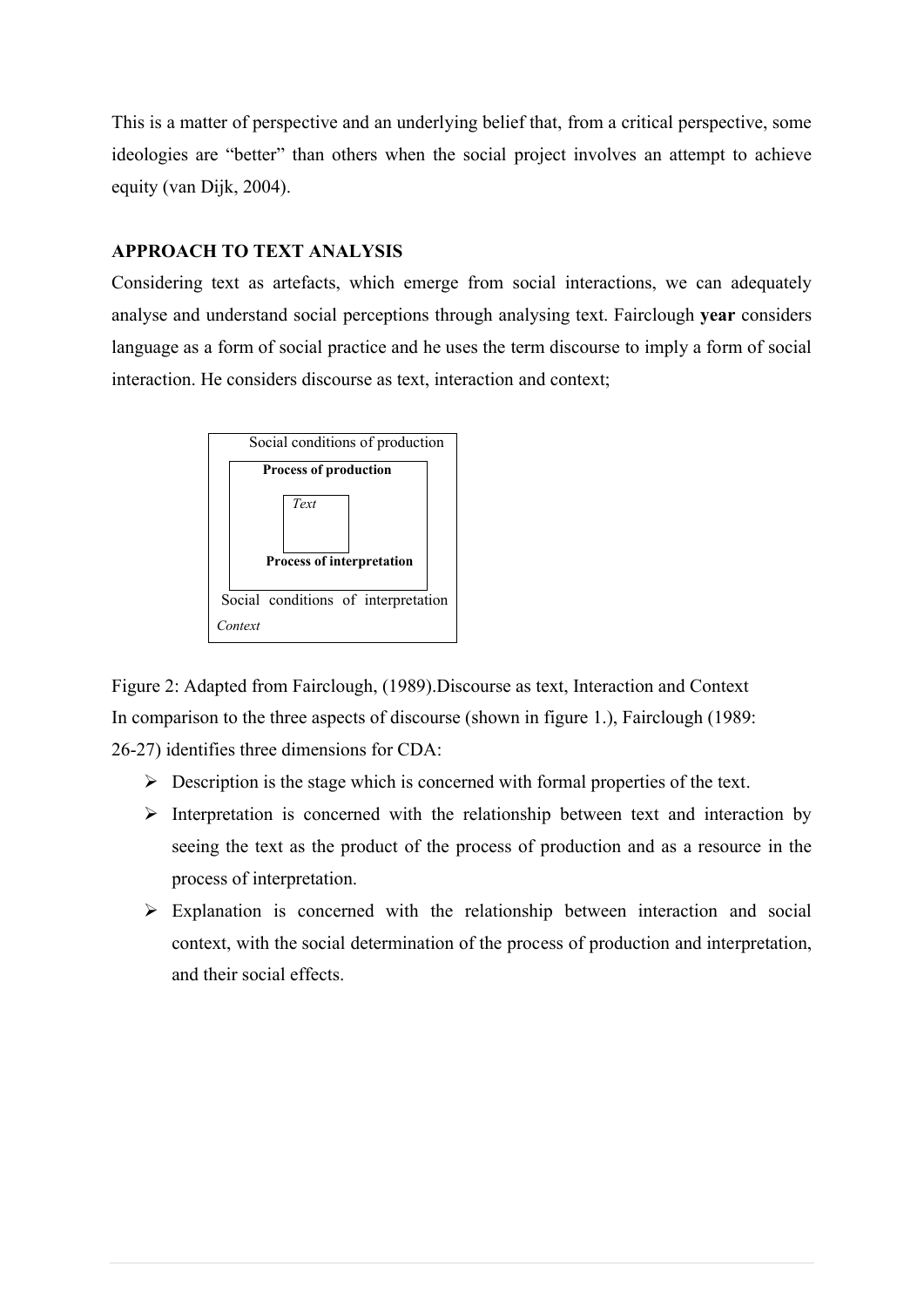

Figure 3: Dimensions of discourse and discourse analysis (Adapted from Thompson, (2004).

# **CAMEROONs ICT POLICY DISCOURSE (CONTENT ANALYSIS)**

In this section, the researcher aims to identify the Cameroon governments discourse on ICTs but special attention would be payed on policy documents laying emphasis on ICTS for education and development. Word clouds reveal the frequencies of the different words that appear in a piece of text and to certain extent, an understanding of the general composition of the frequently used words allows viewers to have an overview of the main topics and the main themes in a text, and may illustrate the main standpoints held by the writer of the text (McNaught & Lam, 2010). Using word clouds helped as a tool for preliminary analysis to highlight the main discourse in the ICT policy documents and to use this as a base for CDA analysis of trainee teachers' discourse.

#### **ICTS for Development.**



Figure 4: Word cloud of Cameroon National ICT Policy, (2007)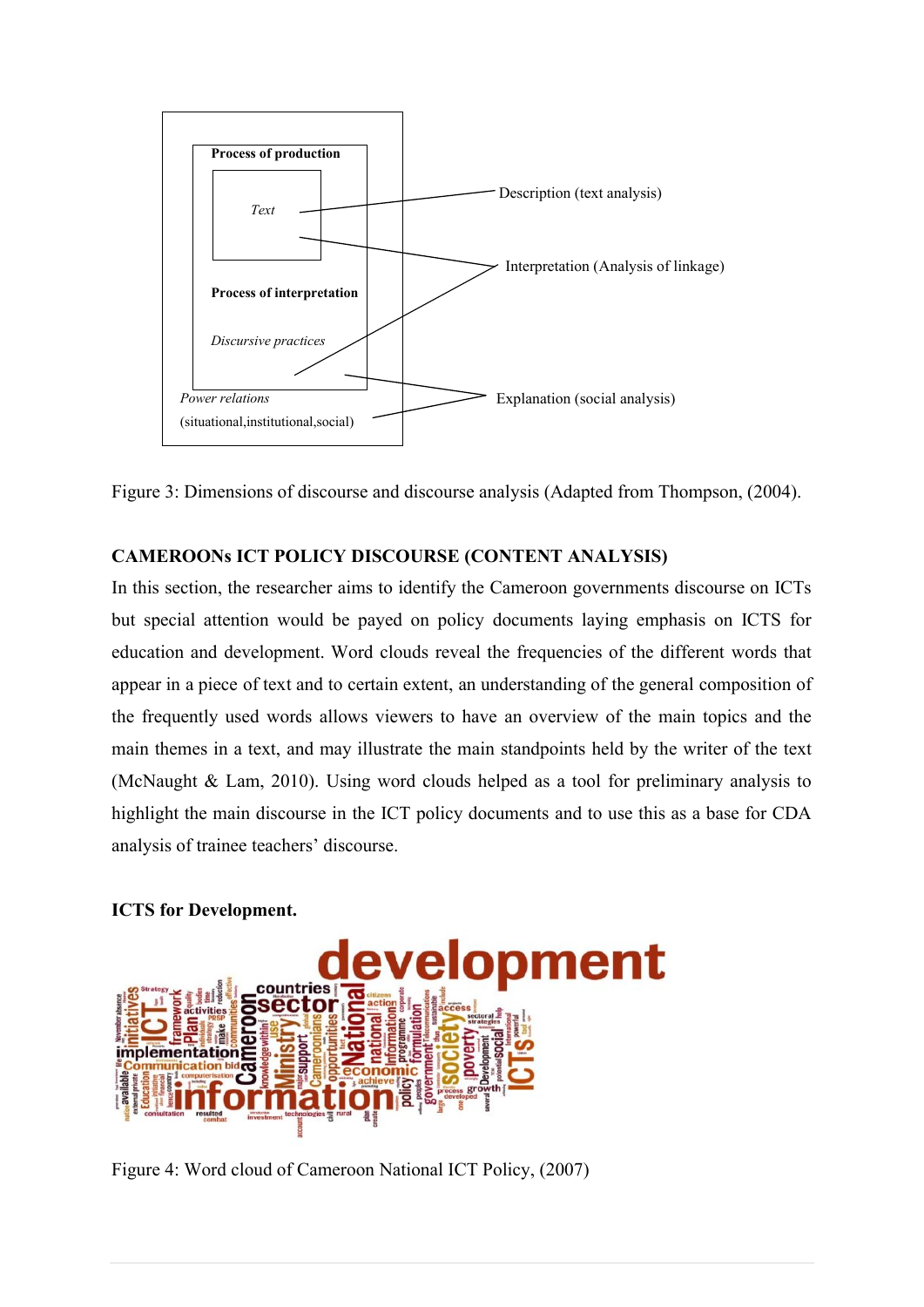The introductory sentence in the Cameroon National ICT policy document (NAICT, 2007) goes thus;

*"Today, there is consensus on the fact that the information society, in which ICTs constitute one of the most powerful vectors, opens entirely new opportunities for reaching higher levels of development."(NAICT, 2007)*

This statement and the above wordle of the Cameroon National ICT policy document presents several implications. Most importantly, ICTs are being viewed as the solution to Africa's development. The questions that we should ask here are; were ICTs responsible for the development of the West? Why has ICTs been intricately tied up with the concept of development? We can begin to see implications of critical policy.

A key point from this word cloud is;

ÿ Information Communication Technologies are very important to the development of Cameroon.

# **ICTs for Education**



Figure 5: Word cloud of Sector Strategy for Implementation of ICTs in Basic Education in Cameroon, (2007-2012).

The statement below is the rationale within which the Strategic plan for ICTs in Basic Education for Cameroon was implemented (SPICT, 2007). It is the introductory sentence to this document;

According to UNESCO, '*Information and Communication Technology (ICT) permeates the business environment and underpins the success of modern corporations as well as providing government with cost efficient civil service systems. At the same time, the tools and techniques of ICT are of value in the processes of learning, and in the organization and management of learning institutions. The Internet is a driving force, interconnecting both*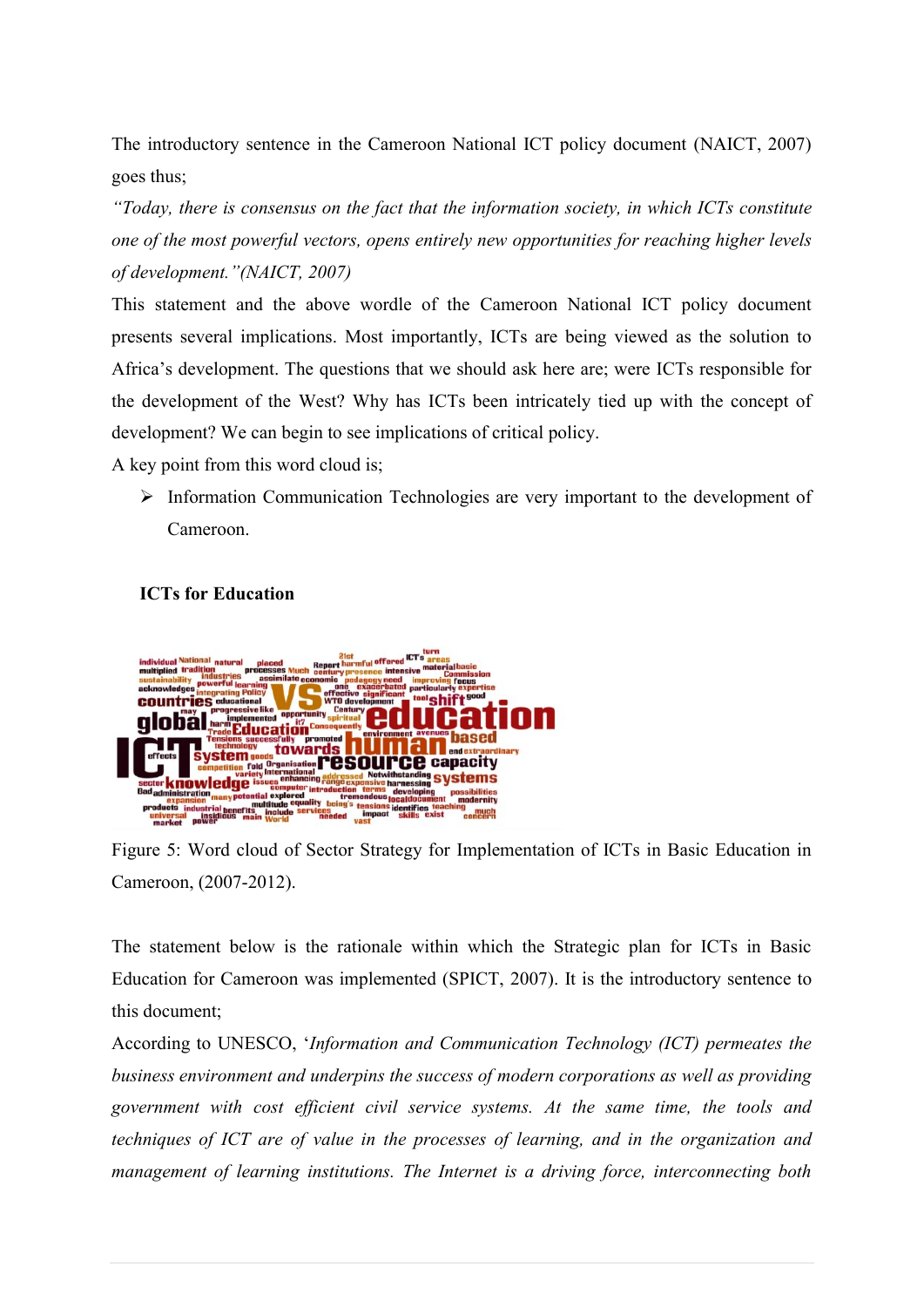*developed and developing countries. Countries must be able to benefit from the technological developments. To be able to do so, a team of professionals has to be educated with a sound ICT-background, independent of specific computer platforms or software environments (SPICT, 2007).*

UNESCO considers ICTs as a revolutionary tool in learning and this believe has been incorporated in drafting the ICTs in education policy document for Cameroon. In this policy document, great emphasis is layed on ICTs as a driving force for Education. The government therefore has resorted to placing greater emphasis in ICTs than in learning. We should begin to ask questions like, what is more important in education, ICTs or Authentic learning? What influences does a UNESCO statement have in this policy document?

A key point from this word cloud therefore is;

 $\triangleright$  Information Communication technologies would provide a key role in the development of education in Cameroon.

# **ANALYSIS OF TEACHERS DISCOURSE ON ICTs USING CDA**

Analysis is carried out from artefacts which are text gathered from teachers' comments on a mobile site. Text is an outcome of an online interaction therefore; Text is both a medium and an outcome of mental constructs (Ng'ambi, 2008). CDA does not only help to interpret texts, but also explains them (Ng'ambi, 2004). CDA also provides a way of thinking that analysing text and discourse practices may give access to social identities and social relations (Ng'ambi, 2004). Questions were posted on Forums and trainee teachers' replies were analysed using CDA. Generic specific Text genres (written discourse) and discursive types Roode, Speight, Pollock & Webber (2004), Ng'ambi (2008) are identified by examining issues of power and domination (Ng'ambi, 2008). In this study, the **Neutrality** Discursive Type would refer to discourses that are not taking sides on the discussion (Ng'ambi, 2008). **Corporatism** discursive type refers to discourses that imply collaboration; **Exclusion** refers to a feeling of fear and "not belonging" especially to the use of ICTs. **Technological optimism** refers to discuss that acknowledge the potential of ICTs, **Pragmatism** discursive types refers to discourse affecting practical issues (Ng'ambi, 2008), **Legitimacy** discursive type refers to authoritative discourse (Ng'ambi,2008) and the **technocratic** discursive type refers to technocentic discourses (Ng'ambi, 2008).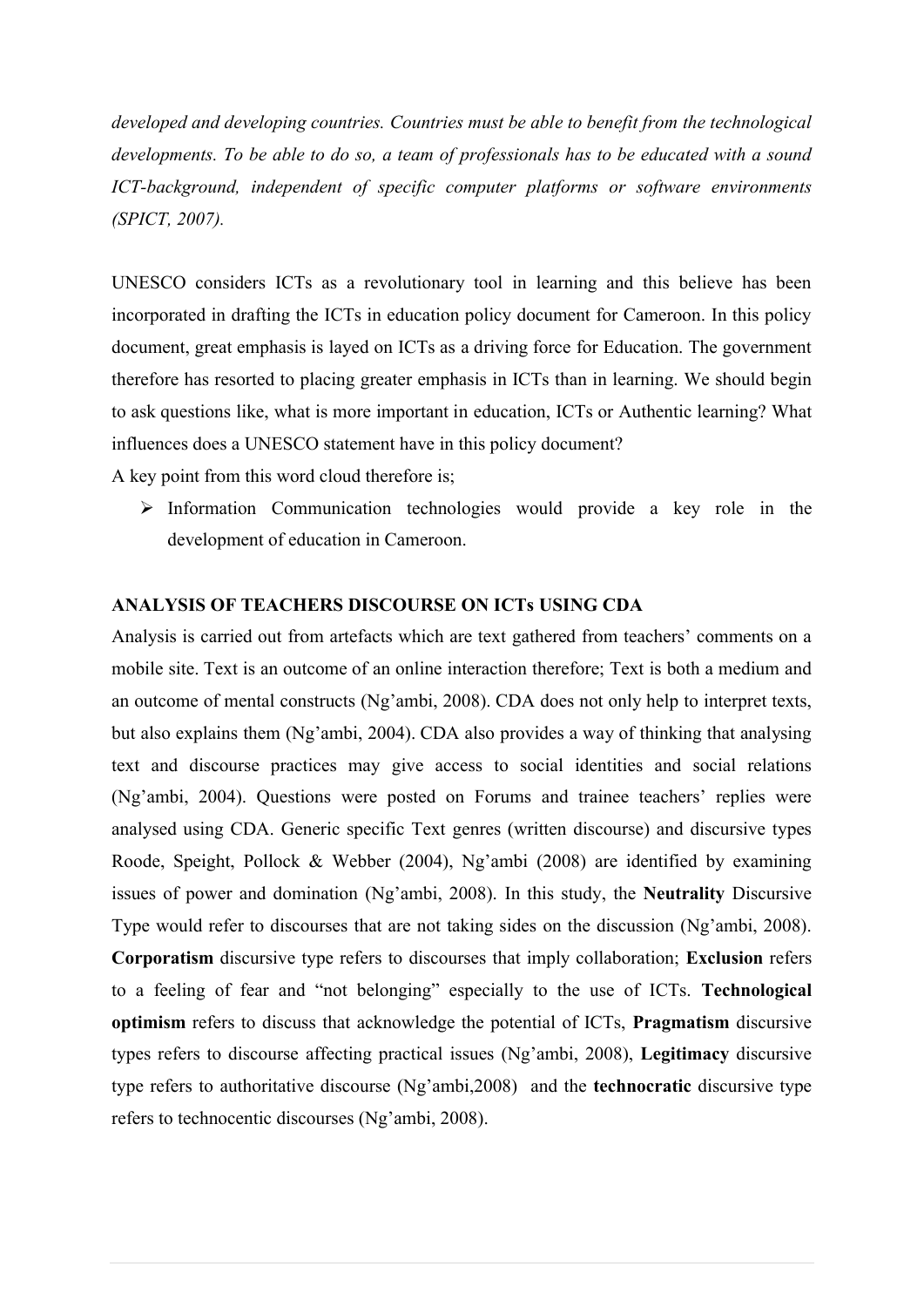| TEXT GENRE(TG)      | <b>DISCURSIVE TYPES(DT)</b>   |
|---------------------|-------------------------------|
| Confidence          | Neutrality                    |
| Factual information | Corporatism                   |
| Humour              | <b>Technological Optimism</b> |
| Persuasion          | Pragmatism                    |
| Uncertainty         | Legitimacy                    |
|                     | Technocratic                  |

Table 1. Text genres and discursive types, adapted from Roode et al, (2004), Ng'ambi (2008**)**

# **QUESTION 1**

The first question was aimed at getting the trainee teachers perception on ICTs in a developing context. It was aimed at interrogating what they really feel about the government and other organisions giving out computers in a bit to curb the digital divide. It goes thus;

 $\triangleright$  Do you think computers are the solution to Africa's development? Please explain briefly.

# **REPLIES.**

- ÿ *T 1: Internet is expensive and internet lines are very slow. Most of the computers are even old. Boring to use the internet*
- ÿ *T 2: Africa has so many problems, as such; computers will be the solution to only one of those problems.*
- ÿ *T 3: Computers will help in Africa's development. We should not only depend on the use of computers for Africa's development as much can be done without computers.*
- ÿ *T 4: Computers are important but not the solution.*
- ÿ *T 5: The solution to Africa's problems is not computers, but Education, alleviating poverty and disease.*

# **QUESTION 2**

The second question was aimed at inquiring about teachers' use of ICTs in Education and their perception about ICTs policy implementation. It was aimed at examining the implication of critical policy and how ICTs are actually used in Cameroon.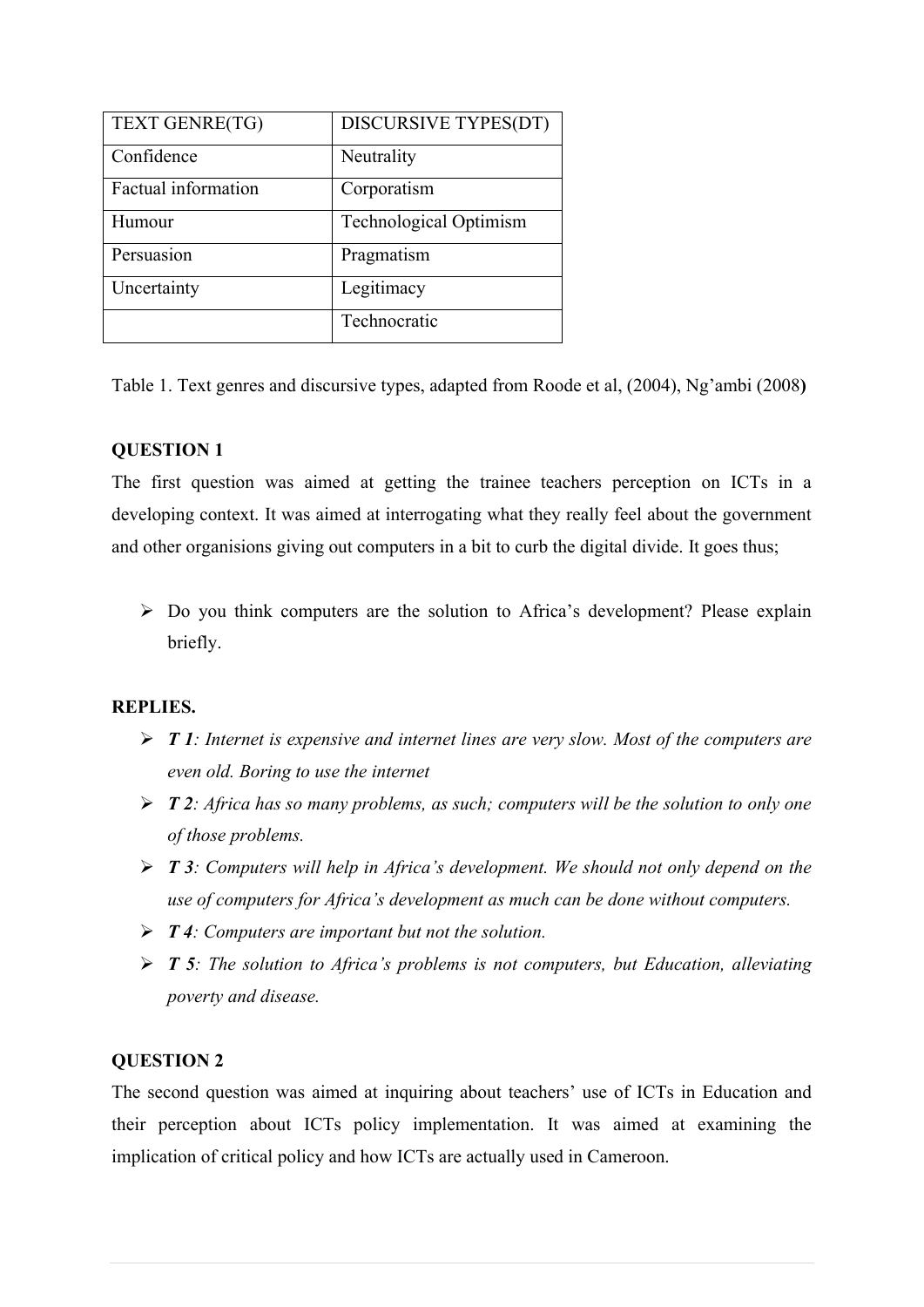ÿ *Personally, I believe ICTs could greatly mediate the learning process if several structures are present. What do you think about this? Do you think the government creates enough opportunities for use and adoption of ICTs? Do you think computers are the solution to economic development*?

# **REPLIES**

- ÿ *T 6: I think ICTs will greatly facilitate the learning process. However, the facilities for this are not readily available, affordable and accessible to all. If the government could look into availability, affordability and accessibility, then this will go a long way in helping in the learning process.*
- ÿ *T 7: It's true that ICTs are an important form of communication hence can greatly make the learning process easy, but it is important to know how we can sustain its use as well, not just making them available.*
- ÿ *T 8: I believe ICTs are also good but it is frustrating when the ICT equipment is always not working. So we abandon the use. I think the government has other interest, not in education.*

| <b>REF</b>     | <b>Text</b>                                                                                                                        | <b>Description</b><br>(text)                    | Interpretation                                                                                                                    | <b>Explanation</b><br>(Social                                                                                                                                                               |
|----------------|------------------------------------------------------------------------------------------------------------------------------------|-------------------------------------------------|-----------------------------------------------------------------------------------------------------------------------------------|---------------------------------------------------------------------------------------------------------------------------------------------------------------------------------------------|
|                |                                                                                                                                    | analysis)                                       | (Discursive Type)                                                                                                                 | Practice)                                                                                                                                                                                   |
| T1             | Internet is expensive and<br>internet lines are very<br>slow. Most of the<br>computers are even old.<br>Boring to use the internet | Disappointed(New<br>TG), Factual<br>information | Pragmatism i.e.<br>Teacher addressing<br>practical issues such<br>as slow and old<br>computers.                                   | Generalises that old and slow<br>computers discourages the use<br>of ICTs in teaching. ICT use<br>becomes boring. The<br>government should therefore<br>improve existing<br>infrastructure. |
| T <sub>2</sub> | Africa has so many<br>problems, as such;<br>computers will be the<br>solution to only one of<br>those problems.                    | Uncertainty,<br><b>Factual Information</b>      | Pragmatism,<br>Technological<br>Optimism in the<br>believe that<br>computers can be a<br>solution to one of<br>Africa's problems. | Seeks to bring to attention that<br>a lot of emphasis is being<br>placed on ICTs when there are<br>other pressing problems in<br>Africa                                                     |

# **ANALYSIS:**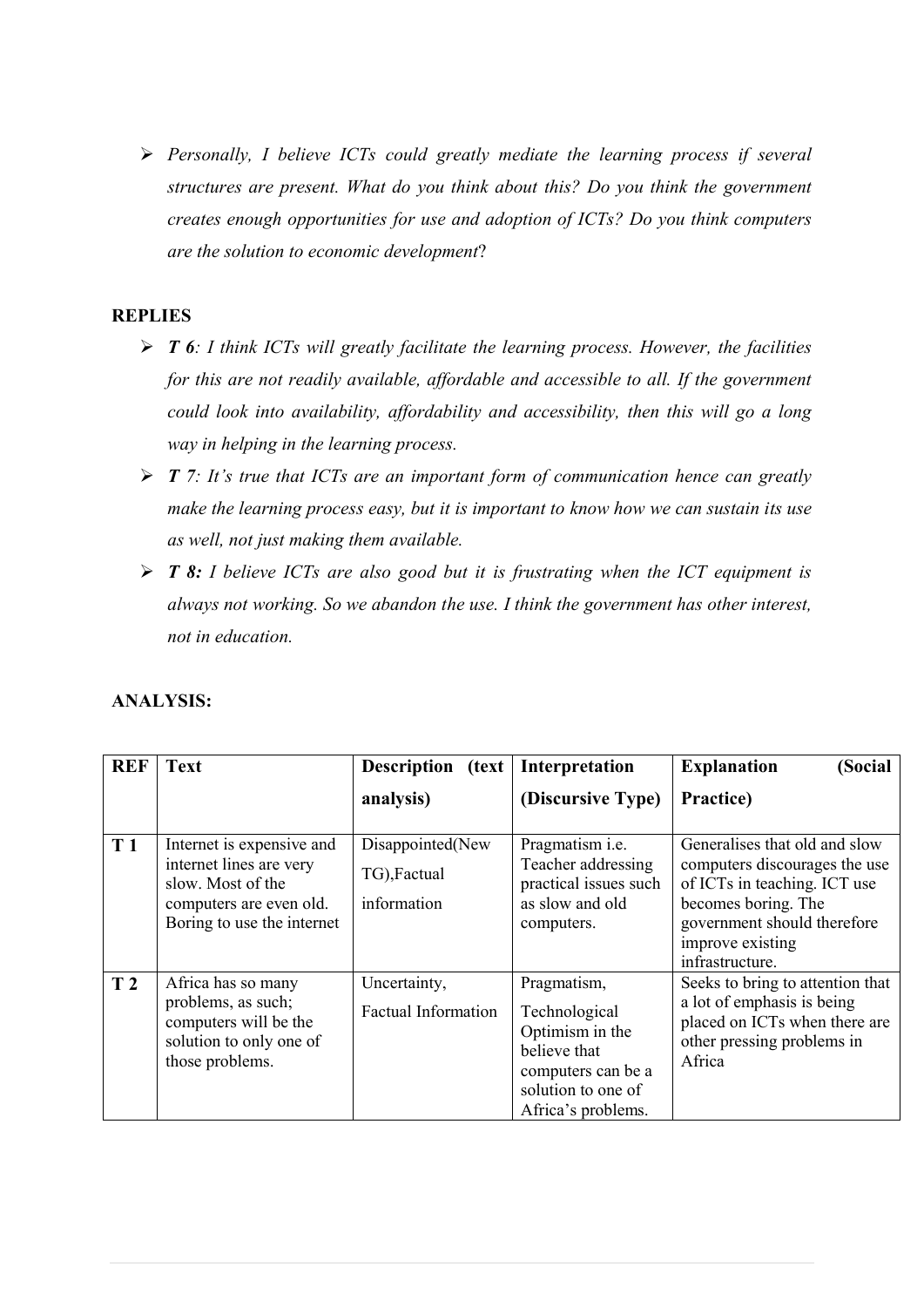| T <sub>3</sub> | Computers will help in<br>Africa's development.<br>We should not only<br>depend on the use of<br>computers for Africa's<br>development as much can<br>be done without<br>computers.                                                                                                                                                            | Factual information,<br>Confidence.<br>Caution(New TG)                                                                                                     | Technological<br>optimism as there is<br>confidence<br>computers will help<br>in development. | The teachers feel that a lot can<br>be done to improve<br>development and education<br>without computers and feel<br>the need for other areas in<br>need of attention to be re-<br>visited.                           |
|----------------|------------------------------------------------------------------------------------------------------------------------------------------------------------------------------------------------------------------------------------------------------------------------------------------------------------------------------------------------|------------------------------------------------------------------------------------------------------------------------------------------------------------|-----------------------------------------------------------------------------------------------|-----------------------------------------------------------------------------------------------------------------------------------------------------------------------------------------------------------------------|
| T 4            | Computers are important<br>but not the solution.                                                                                                                                                                                                                                                                                               | Confidence                                                                                                                                                 | Legitimacy,<br>Technological<br>Optimism.                                                     | Gives an informed opinion<br>that ICTs are important but<br>reiterates that there is no one<br>solution to development.                                                                                               |
| T <sub>5</sub> | The solution to Africa's<br>problems is not<br>computers, but Education,<br>alleviating poverty and<br>disease.                                                                                                                                                                                                                                | <b>Uncertainty</b> , about<br>role computers<br>would play in<br>development.<br>Factual<br>information about<br>poverty and disease<br>as major problems. | Pragmatism                                                                                    | According to this statement,<br>teachers might actually be<br>opposing ICTs use because<br>they feel too much attention is<br>placed on ICTs while relevant<br>practical issues are ignored.                          |
| T <sub>6</sub> | I think ICTs will greatly<br>facilitate the learning<br>process. However, the<br>facilities for this are not<br>readily available,<br>affordable and accessible<br>to all. If the government<br>could look into<br>availability, affordability<br>and accessibility, then<br>this will go a long way in<br>helping in the learning<br>process. | Confidence,                                                                                                                                                | Technological<br>Optimism,<br>Pragmatism.                                                     | Teachers have a perception<br>ICTs are good but feel that<br>other practical issues such as<br>affordability must be met in<br>order to encourage initiative<br>for use of ICTs amongst them.                         |
| T <sub>7</sub> | It's true that ICTs are an<br>important form of<br>communication hence can<br>greatly make the learning<br>process easy, but it is<br>important to know how<br>we can sustain its use as<br>well, not just making<br>them available                                                                                                            | Confidence,<br>Advice(New TG)                                                                                                                              | Pragmatism,<br>Technological<br>Optimism                                                      | Teachers feel that apart from<br>just providing computers,<br>structures must be put into<br>place for maintaining them.<br>Computers that work properly<br>might actually make the<br>teachers feel like using them. |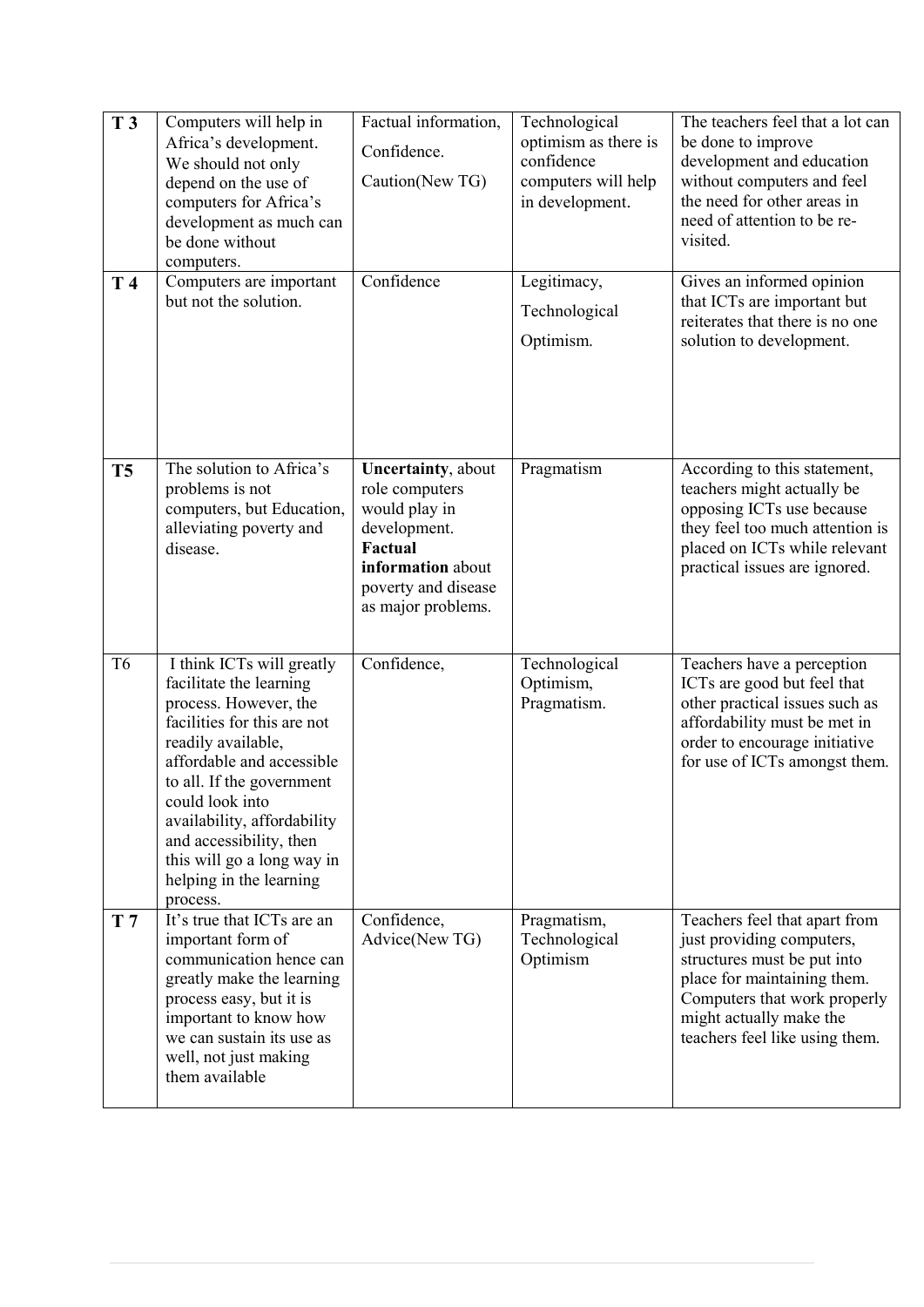#### **DISCUSSION**

Wordle is an important tool for generating word clouds which can be very useful in preliminary analysis of documents. In a word cloud, grammatical words and non-frequent words are hidden so that the resultant representation cleanly shows the most frequently occurring words of importance (McNaught  $& Lam, 2010$ ). The main aim of introducing wordle to this study is to get an idea of the most frequently used words in the policy documents and this directly relates to what the policy makers are talking about. The Cameroon ICT policy documents clearly perceive ICTs as the key to both Socio-economic and educational development.ICTs presents an important factor which would enable the country to participate effectively in the global economy. This view of course is at the Macro level. Critical Discourse analysis of trainee teachers' discourse at the Micro level presents several interesting dichotomies. They feel that the government is only interested in making computers available to schools. They still complain of poor infrastructure and internet connectivity which makes using the available computers virtually impossible. Maintenance of these computers is also very poor and there isn't adequate training by the government in the use of ICTs in teaching and learning. They believe that there are several impeding factors such as poverty and disease which they have to worry about and the cost of computers and internet connectivity is still very high. Access to computers by learners is still very low and they find it needless to use computers at schools for teaching because most learners don't even have access to computers at home.

So where do we strike a balance between ICTs, Development and Education in the Cameroon context? Are the digital habits (Wenger et al, 2009:1) of the Cameroon's society not reflected in the policy documents?

The researcher has so far used the Critical approach to CDA which pays attention to the dynamics of power, knowledge and ideology that surrounds discursive practices. Evidently, the view on ICTs held by trainee teachers and the Government are slightly different. It therefore becomes evident that approaches to formulating ICT policy documents should consider first the problems developing communities face that can be ameliorated by ICTs and then developing appropriate technologies that would be more relevant in a particular context. A bottom top approach should therefore be used in implementation of ICTs for education and development policies in Cameroon and Africa in general and particular care should be taken to ensure that the idea inherent in the policy documents have not been influenced by other giant organisations .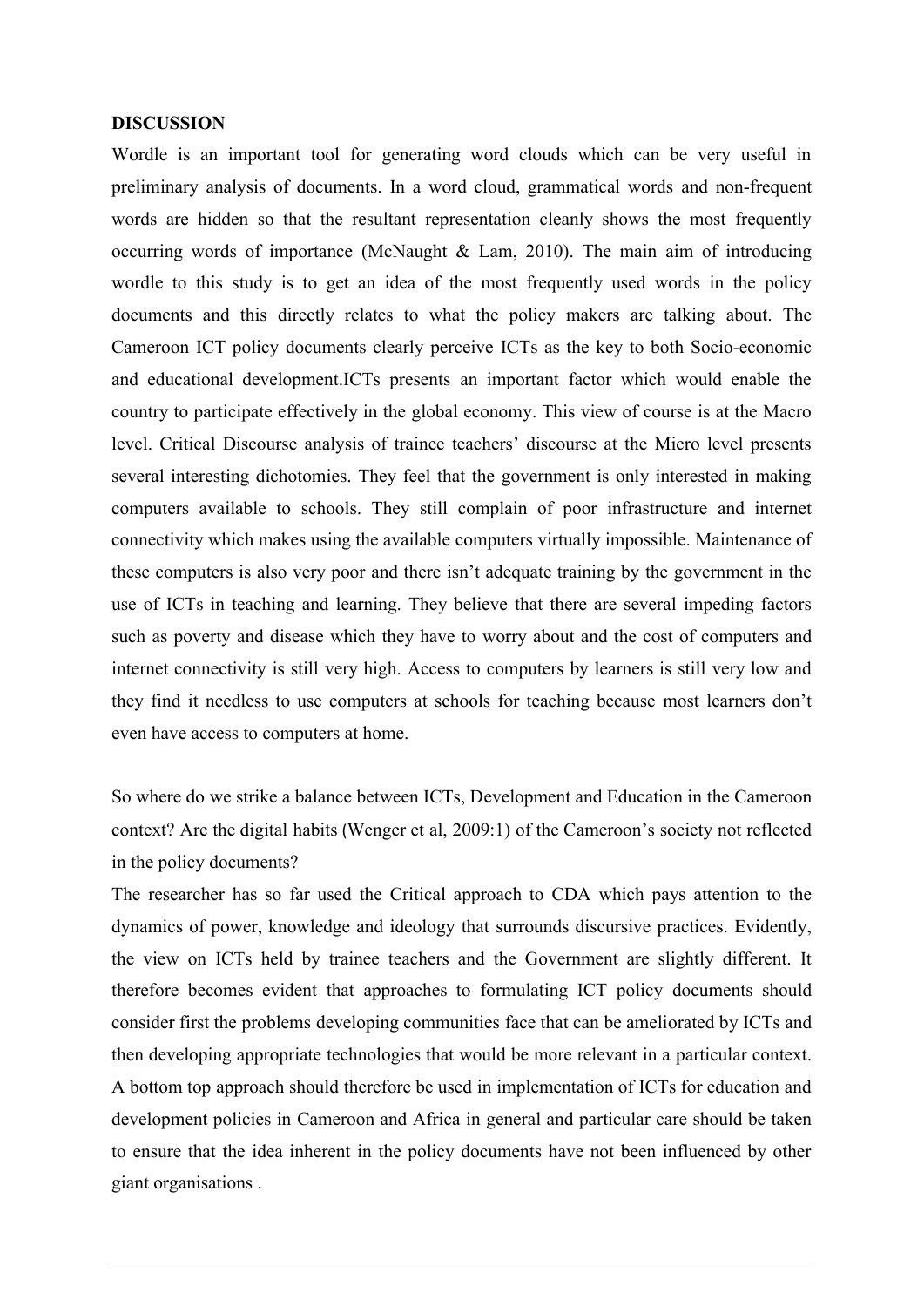#### **CONCLUSION**

ICTs are no doubt an important form of communication and acquiring information in Africa and could be an important factor in economic development by improving trade and making government services more efficient. However, ICTs are not the primary solution to the development of Africa as several other factors such as poverty and disease impede development. It is important for contextual factors to be considered before implementing ambitious projects involving ICTs in developing countries as various communities use and perceive technology differently (Wenger et al, 2009:1). Account must be made to the fact that these are poor communities and don't have the monetary resources and adequate technical expertise to sustain giant ICT infrastructure. These could eventually lead to even more cost to an already fragile economy. Considering that Human development emphasises the need for a democratic society that is in favour of expanding human choice (Anand & Sen, 2000, Chigona et al, 2010) and since Mobile technology constitutes the main form of communication, the researcher believes greater emphasis should be placed on expanding the existing mobile infrastructure in Africa in general and Cameroon in particular. The researcher made an earlier argument that African ICT policy makers have misinterpreted ICT for education and development to a need to make internet and computers widely available to schools. While this is important, it shouldn't be the central area of focus. Rather, efforts should be made to greatly reduce mobile phone subscription rates and create innovative programs for the distribution of standard mobile and smart phones to local African communities and also encourage projects on mobile learning. The researcher believes greater emphasis should be made in ensuring that each and every African has a mobile phone and if possible a smart phone. The researcher strongly advocates for a policy on ICTs for development which places greater emphasis on developing mobile technology both for social and educational use and even the support by government on the use of mobile technology for classroom teaching in Africa because in our context, this is what really works.

#### **REFERENCES**

Anand, S. & Sen, A. Human Development and Economic Sustainability. World Development Vol 28, (12) 2000, pp 2029-2049.

Avgerou C and Shirin M, (2005) .Information society and the digital divide problem in developing countries. Accessed on 04/07/2011 from<http://eprints.lse.ac.uk/2576/>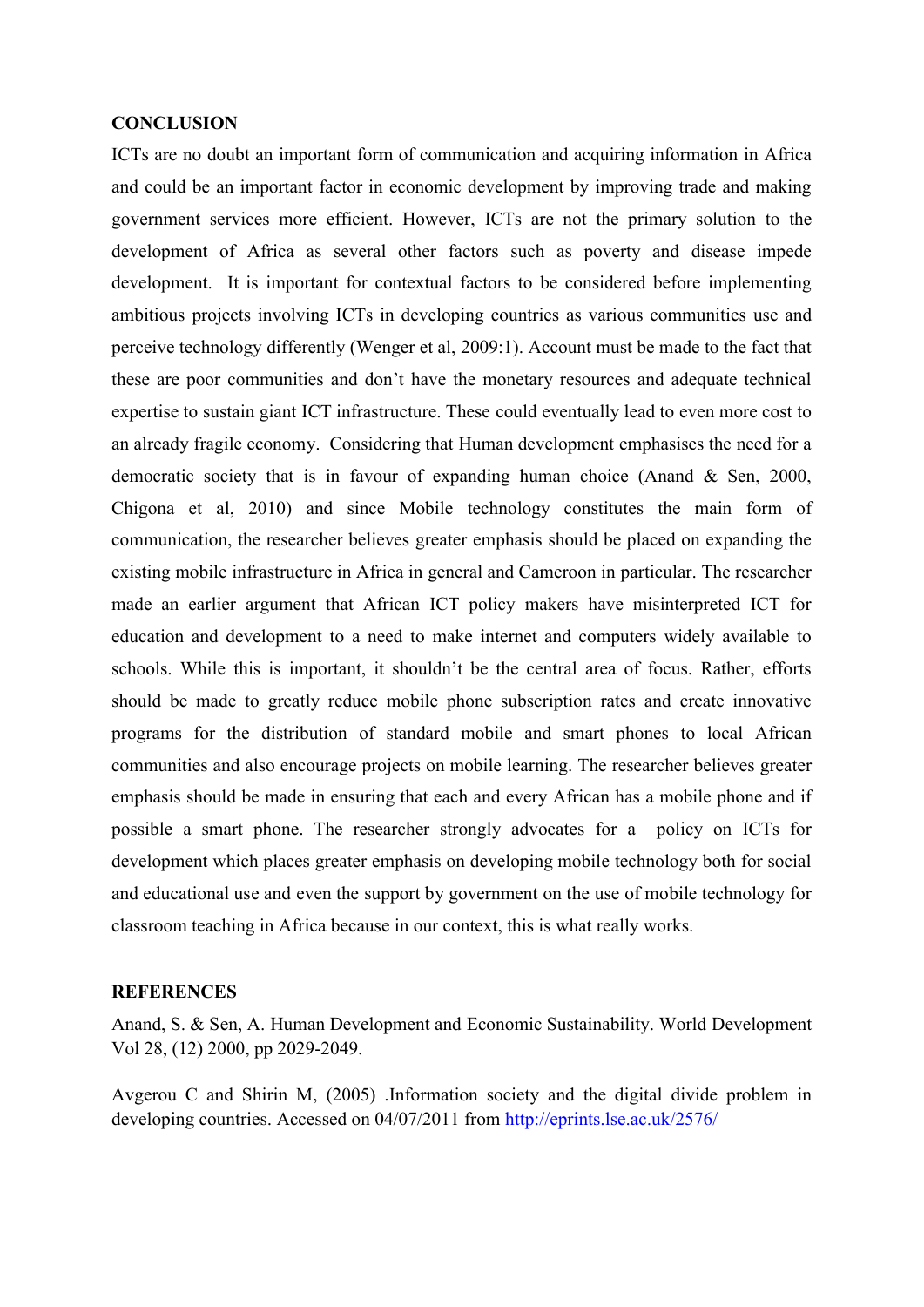Liasidou A, (2009) Critical policy research and special education policy making: A policy trajectory approach. Journal of education policy

Chiumbu, S. 2008. Understanding the role and influence of external actors and ideas on African information, communication and technology policies: The African Information Society Initiative. Oslo: Unipub.

Davis, F. D. Bagozzi, R. P. & Warsaw, P. R. 1989. User acceptance of computer technology: A comparison of two theoretical models. Management Science, 35, 982–1003.

Draft Strategy for ICT in the Basic Education Sector (SPICT, 2007-2013) Inspectorate of Pedagogy in Charge of Computer Science Education, Accessed on 2011/07/01 from http://www.observatoiretic.org/documents/download/80

Ebeling, M. 2003. The new dawn: Black agency in cyberspace. Radical History Review, 87, 96108

Fairclough, N. 1989. Language and Power. London: Longman.

Fairclough, N. & Wodak, R. 1997. Critical discourse analysis. In T.A. van Dijk (Ed.), Discourse as social interaction (Vol. 1, pp. 258-284). London: Sage

Fairclough, N. 1992. Discourse and social change. London: Polity Press.

Fairclough, N. 1995. Critical discourse analysis. London: Longman.

Hattori, T. 2003. Giving as a mechanism of consent: International aid organisations and the ethical hegemony of capitalism. *International Relations* 17(2):153-157

Henderson, Robyn. 2005. A Faircloughian approach to CDA: principled eclecticism or a method searching for a theory? Melbourne Studies in Education, 46 (2), 9-24. ISSN 0076- 6275.

Leslie Burns and Ernest Morrell, (2004): Why Critical discourse analysis in literary research: Accessed on 2011/07/05 from [http://www.ernestmorrell.com/images/Burns\\_v2.pdf](http://www.ernestmorrell.com/images/Burns_v2.pdf)

McNaught, C., & Lam, P. 2010. Using Wordle as a supplementary research tool. The Qualitative Report, 15(3), 630-643. Retrieved from http://www.nova.edu/ssss/QR/QR15- 3/mcnaught.pdf

National policy for the development of information and communication technologies, NAICT, September 2007, 85 pages, [http://antic.cm/images/stories/data/IMG/pdf/Cameroun\\_National\\_ICT\\_Policy\\_10-03-](http://antic.cm/images/stories/data/IMG/pdf/Cameroun_National_ICT_Policy_10-03-2008.pdf) [2008.pdf.](http://antic.cm/images/stories/data/IMG/pdf/Cameroun_National_ICT_Policy_10-03-2008.pdf)

Ng'ambi, D. 2004. Towards a Knowledge Sharing Framework based on Student Questions: The Case of a Dynamic FAQ Environment. Philosophy of Doctorate Thesis, Department of Information System, University of Cape Town. Cape Town.